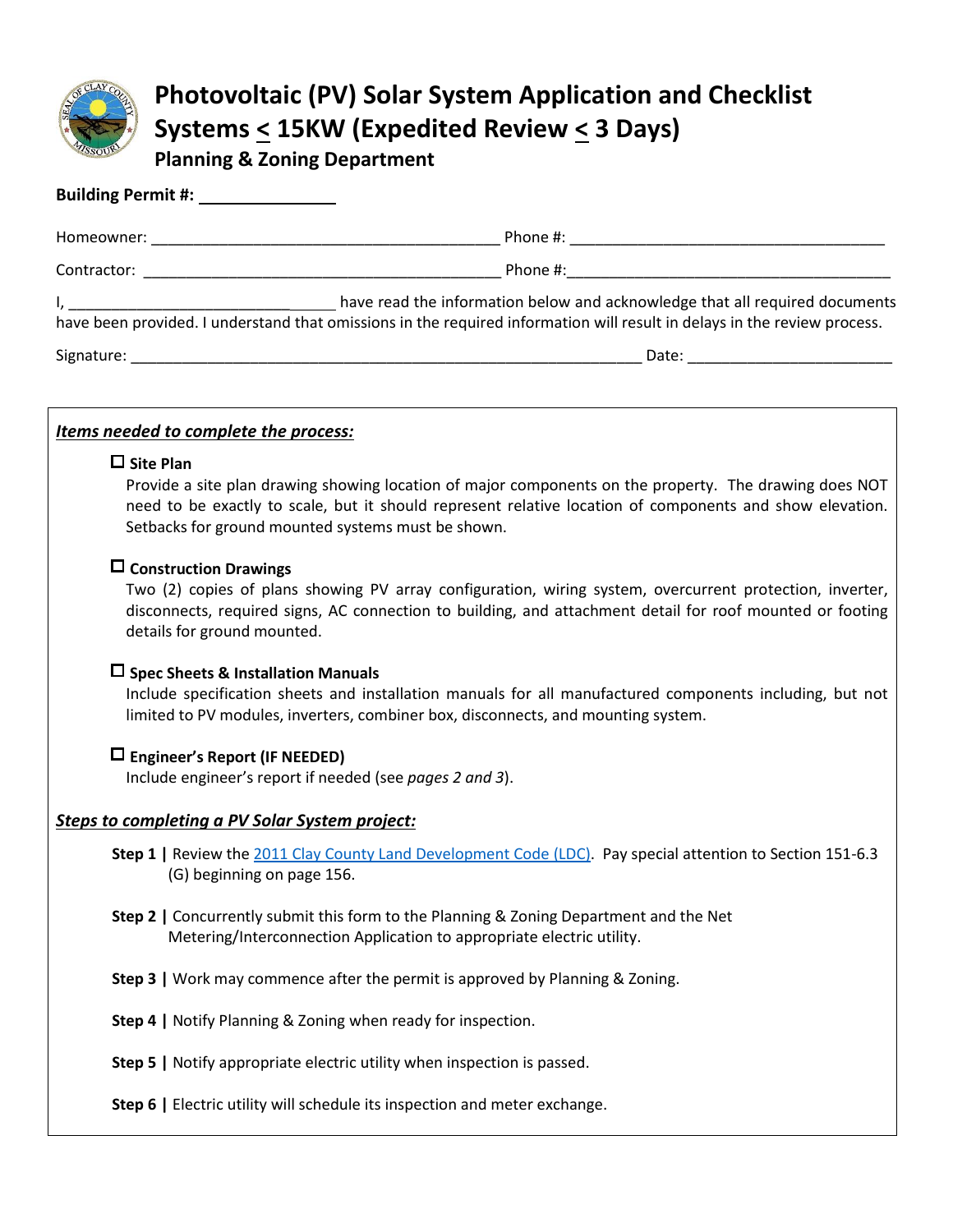## **Structural Review**

#### **Roof Information:**

|    | This section is for evaluating roof structural members that are site built. This includes rafter systems and site built<br>trusses. Manufactured trusses and roof joist systems, when installed with proper spacing, meet the roof structure<br>requirements as well. |  |  |  |  |  |  |  |  |
|----|-----------------------------------------------------------------------------------------------------------------------------------------------------------------------------------------------------------------------------------------------------------------------|--|--|--|--|--|--|--|--|
| 1. | Are the solar panels to be mounted on a permitted roof structure? $\Box$ Yes $\Box$ No                                                                                                                                                                                |  |  |  |  |  |  |  |  |
| 2. | Roof Age: Structure: $\Box$ < 5 years $\Box$ 5-10 years $\Box$ 20-30 years $\Box$ 30+ years<br>Covering: $\Box$ < 5 years $\Box$ 5-10 years $\Box$ 20-30 years $\Box$ 30+ years                                                                                       |  |  |  |  |  |  |  |  |
| 3. |                                                                                                                                                                                                                                                                       |  |  |  |  |  |  |  |  |
| 4. | Does the roof have a single covering? $\Box$ Yes $\Box$ No                                                                                                                                                                                                            |  |  |  |  |  |  |  |  |
| 5. | Provide method and type of weatherproofing for roof penetrations (e.g. flashing, caulk)                                                                                                                                                                               |  |  |  |  |  |  |  |  |
|    |                                                                                                                                                                                                                                                                       |  |  |  |  |  |  |  |  |
| 6. | Roof Construction:                                                                                                                                                                                                                                                    |  |  |  |  |  |  |  |  |
| 7. | Describe rafter or truss system:                                                                                                                                                                                                                                      |  |  |  |  |  |  |  |  |
|    | Rafter Size:<br>a.                                                                                                                                                                                                                                                    |  |  |  |  |  |  |  |  |
|    | Rafter Spacing: inches<br>b.                                                                                                                                                                                                                                          |  |  |  |  |  |  |  |  |
|    | c.                                                                                                                                                                                                                                                                    |  |  |  |  |  |  |  |  |
| 8. | Are rafters or trusses in good condition, i.e. have not been adversely altered and no visible damage? $\Box$ Yes $\Box$ No                                                                                                                                            |  |  |  |  |  |  |  |  |
| 9. | Is the rafter or truss design unusual or abnormal? $\Box$ Yes $\Box$ No                                                                                                                                                                                               |  |  |  |  |  |  |  |  |
|    | 10. Are the rafters or trusses made out of non-standard materials? $\Box$ Yes $\Box$ No                                                                                                                                                                               |  |  |  |  |  |  |  |  |
|    | 11. Have the rafters or trusses been modified in any way (e.g. drilled holes, etc.) $\Box$ Yes $\Box$ No                                                                                                                                                              |  |  |  |  |  |  |  |  |

*Need a structural engineer's stamp:* If you answered "No" to question #8 or "Yes" to any of the questions numbered 9 - 11, a structural engineer's stamp will be required by Clay County verifying the roof can support the additional weight from the PV system. A framing plan is also *required if strengthening the rafters/trusses is necessary.*

*IMPORTANT NOTICE: This application and checklist form does not constitute an approval of the engineering methods of any PV solar system nor its mounting techniques. Clay County, Missouri recommends that regardless of applicable building permit requirements, you should*  employ the professional services of a qualified Professional Engineer (P.E.) within the State of Missouri for the placement of any PV Solar System.